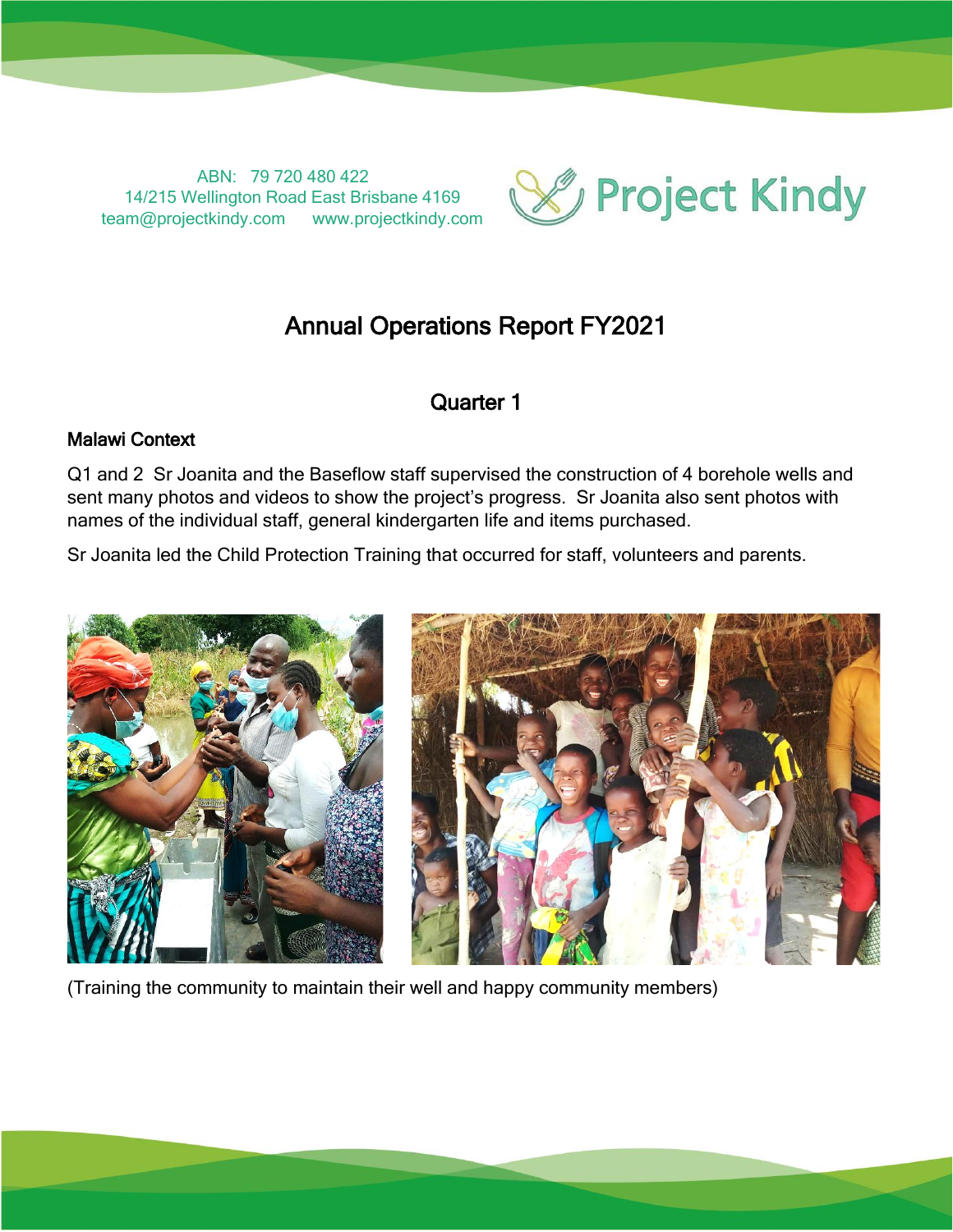#### **Governance**

Committee: President – Donna Power, Treasurer – Geoff Smith and Secretary Kate Prior. Formed Public Fund Subcommittee with Rebecca Ramsden, Dan Ryan and Donna Power. Approved by ATO for DGR status of Overseas Aid Public Fund on August 24 2020. Child Protection Policy implementation began immediately with partner organisation in Malawi.

# **Fundraising**

FY2021 fundraising focus: building long term sustainability by increasing regular donorship.

Q1 – 4 We attracted 13 new monthly donors.

We did not send any funds to the Sisters this financial year as they were still using the funds we sent the previous year.

# Donor Relations

Our first corporate sponsor, inGauge, a well-drilling Australian company, donated their time, expert advice and \$10 000 for our wells project.

Q1 and 2 We registered with Corporate Giving Organisations, Good2Give and Good Company.

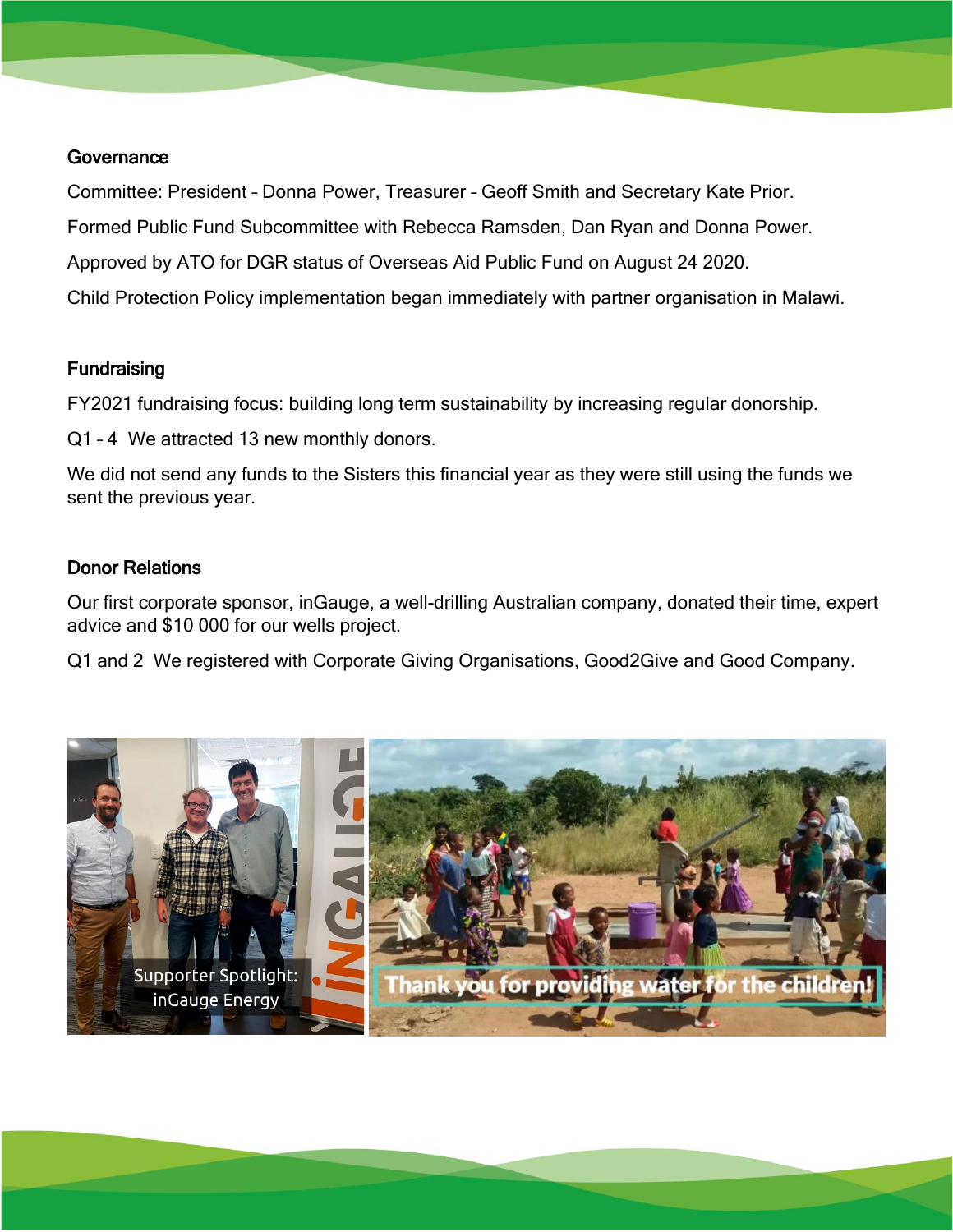# Quarter 2

# **Governance**

Changed annual donation time from Q3 to Q1.

# Internet Work

We implemented 5 new applications:

- Slack for committee and volunteer communication,
- LinkedIn page for Project Kindy to target corporate matching giving partners
- Buffer for scheduling to LI, Insta and FB.
- Convertkit for group emails (replacing Mailchimp)
- Microsoft Outlook Email through our website (hosted by Godaddy) team@projectkindy.com



# Quarter 3

# **Fundraising**

Q3 and 4 FY2122 fundraising event, the Girls Night Out, was prepared

# Malawi Context

The Provincial (Canossian Sisters boss in that area of Africa) moved Sr Joanita to another mission and moved Sr Giovanna Tosi into the role of responsibility for the Nsanama kindergartens in January. Sr Gio was Provincial when we started fundraising in 2011.

Covid19 came to Nsanama communities in and sent them in lockdown. 2 priests tested positive.

Nuns in nearby missions very sick and died. Kindergartens reopened after several weeks.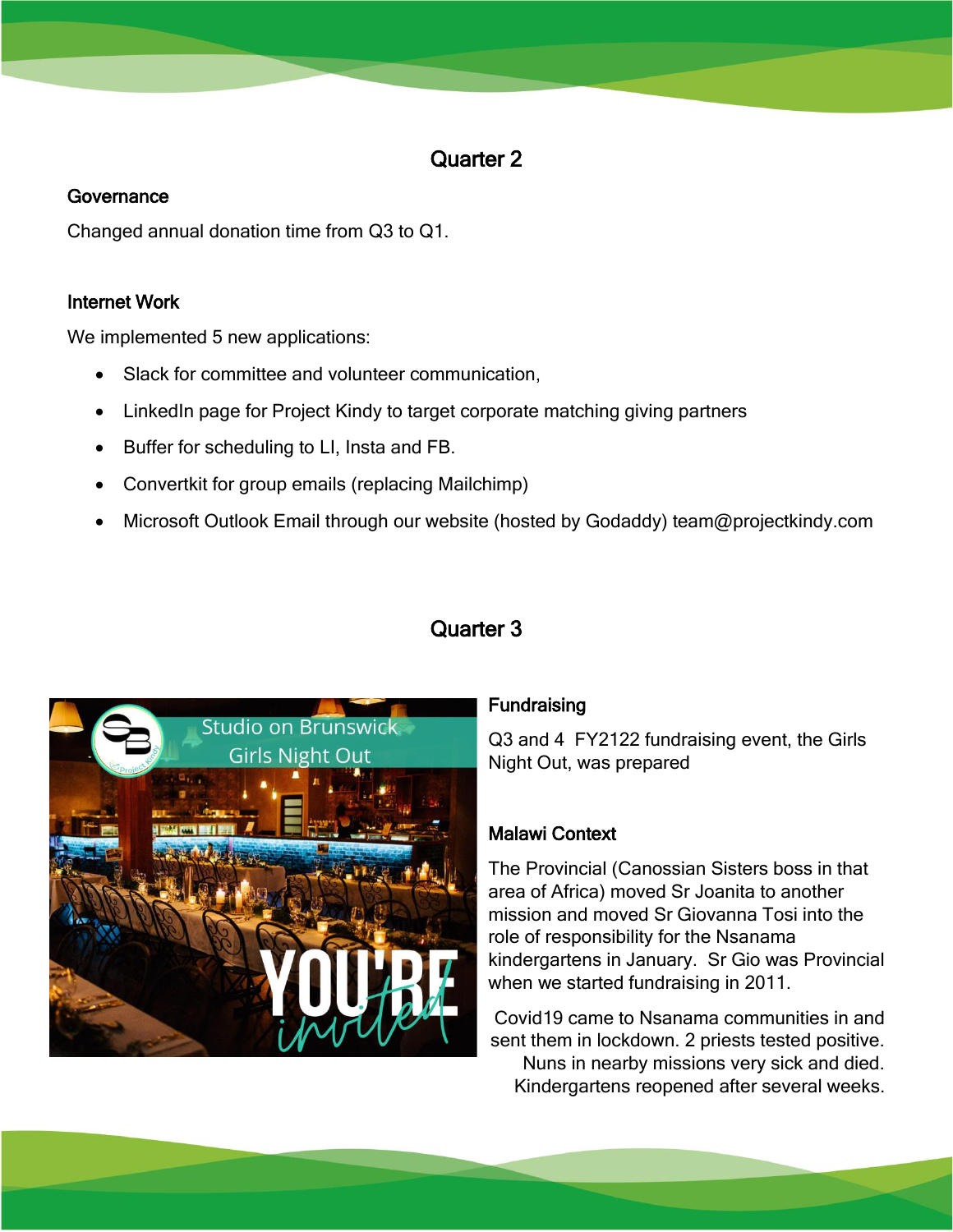#### Governance

Toni Dugdale resigned as Secretary and Kate Prior replaced her.



#### **Infrastructure**

We were informed by Muthi from Baseflow that the 4 wells were completed, the local people were trained in maintenance. Sensors from Charity Water still to come. Sr Joanita informed us that the 2-classroom building we funded was painted and the community is very happy.

### Donor Relations

We invited the Catholic segment of our village to pray a Novena for the kindergarten communities due to COVID causing a lock down in Nsanama and surrounds. Their prayers were deeply appreciated by the committee, the Sisters and the kindergarten communities.

Though fundraising was not the intention, this prayer inspired one of our supporters, Clare Carter, to advocate for and secure a \$4000 donation from her charity, Innocents Relief.